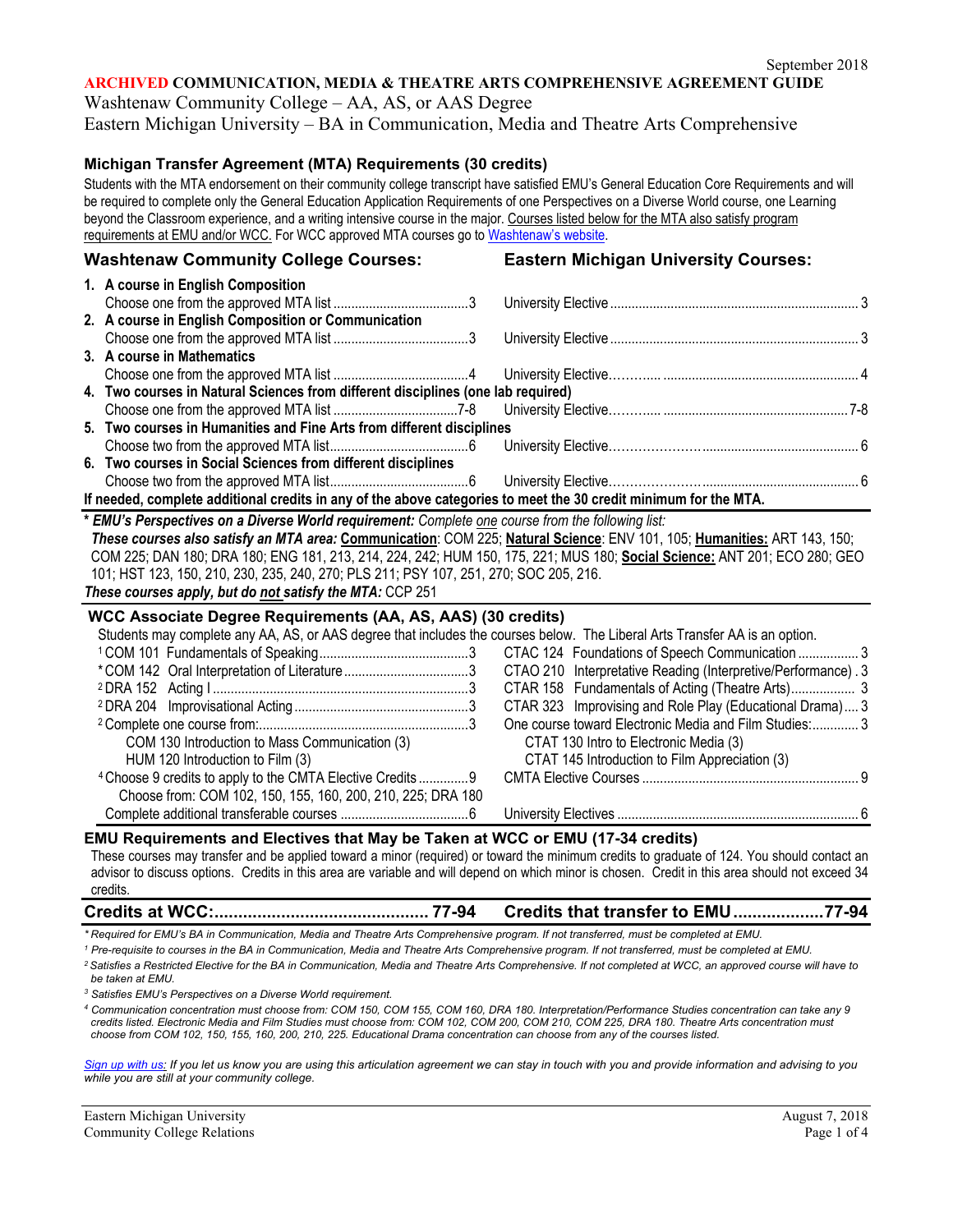#### **ARCHIVED COMMUNICATION, MEDIA & THEATRE ARTS COMPREHENSIVE AGREEMENT GUIDE**

Washtenaw Community College – AA, AS, or AAS Degree Eastern Michigan University – BA in Communication, Media and Theatre Arts Comprehensive

## **Completion of a BA with a Major in Communication, Media, & Theatre Arts Comprehensive at EMU**

# **Major Requirements (24-27 credits) Required Course (3 credits)**

CTAO 205 Voice and Articulation .........................................3

# **Communication Restricted Elective (3 credits)**

Choose one course from:.......................................................3 CTAC 224 Public Speaking (3) CTAC 350 Persuasion (3) CTAC 354 Organizational Communication (3) CTAC 359 Small Group Communication (3)

## **Concentrated Study (15 credits)**

*Complete one concentration, selected in consultation with the advising coordinator from the following areas: Communication; Interpretation/Performance Studies; Electronic Media and Film Studies; Theatre Arts; or Educational Drama.* 

## **Writing Intensive Course (3 credits)**

Choose one course from the concentration being followed: ..3 *Communication*

2CTAC 440W Public Discourse Analysis (3)

2CTAC 475W Research in Speech Communication (3)

2CTAC 485W Communication Theory (3)

## *Theatre Arts, I/PS and Educational Drama*

2CTAR 455W Dramaturgy (3)

### *Electronic Media*

2CTAT 344W Continuity Writing for Electronic Media (3)

## **1LBC Requirement (0-3 credits)**

Students must complete one Learning Beyond the Classroom course or noncredit experience offered by EMU. Consult your advisor for options.

*<sup>1</sup> Satisfies EMU's Learning Beyond the Classroom (LBC) requirement. Students must complete one course at EMU that meets the requirement.* 

*<sup>2</sup> Satisfies EMU's Writing Intensive requirement. Students must complete one course at EMU that meets the requirement.*

## **Minor Requirements: (6-20 credits)**

 Students must complete a minor of at least 20 credits, with at least six credits at the 300/400 level at EMU. Some courses for the minor may be transferred to EMU. Some minors to consider with the Communication Major are: Psychology (20), Political Science (21), Journalism (24), Nonprofit Administration (21) and General Business (21). For a complete list of EMU minors see the EMU Catalog [http://catalog.emich.edu/.](http://catalog.emich.edu/) Please contact your program advisor for assistance in choosing a minor and selecting courses.

| Minimum Credits to Graduate:  124           |  |  |
|---------------------------------------------|--|--|
| See sample major/minor combinations on last |  |  |
| page.                                       |  |  |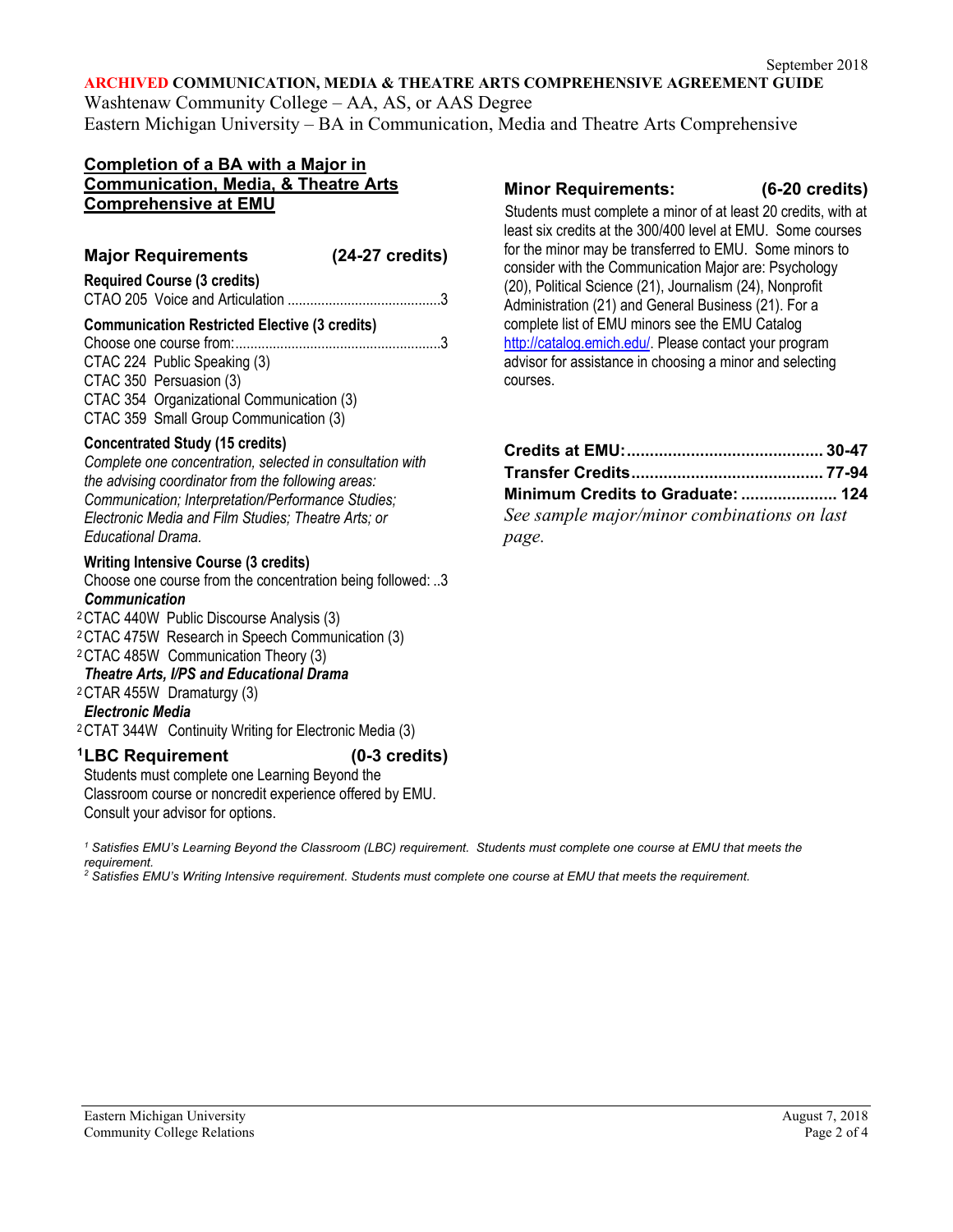## **ARCHIVED COMMUNICATION, MEDIA & THEATRE ARTS COMPREHENSIVE AGREEMENT GUIDE**

Washtenaw Community College – AA, AS, or AAS Degree Eastern Michigan University – BA in Communication, Media and Theatre Arts Comprehensive

## **Sample Programs of Study**

*Students should meet with a faculty advisor to choose a minor and develop an actual plan of study.*

**Major: Communication, Media & Theatre Arts Comprehensive Minor: Journalism** 

## **At WCC (82-85 credits)**

**Michigan Transfer Agreement (MTA) Requirements (30 credits) WCC Associate Degree Requirements (30 credits) Journalism Minor Requirements (9 credits)** JRN 111 = JRNL 215 Restricted Elective Courses: Choose two  $COM 155 = CTAT 334 (3)$ ENG  $115 = CTAT 344 (3)$ GDT  $104 = CMT 121 (3)$  $JRN 210 = JRN L 000 (3)$ JRN  $217 =$  JRNL 000 (3)  $JRN 220 = JRNL 000 (3)$ **Open Electives (13-16 credits)**

## **At EMU (39-42 credits)**

**Communication, Media & Theatre Arts Major Comprehensive Requirements 24-27 credits Journalism Minor Requirements 15 credits**

JRNL 213 (3) JRNL 306W (3) JRNL 307 (3) JRNL 313 (3) JRNL 455 (3)

**Total Combined Credits (124 credits)**

## **Major: Communication, Media and Theatre Arts Comprehensive Minor: Nonprofit Administration**

**At WCC (79-82 credits) Michigan Transfer Agreement (MTA) Requirements (30 credits) WCC Associate Degree Requirements (30 credits) Nonprofit Administration Minor Requirements (3 credits)** Restricted Elective Choose one: PSY 206 = EDPS 325 (3) PSY 207 = PSY 322 (3)  $PSY 200 = PSY 321 (3)$  $SOC 205 = SOCL 214 (3)$ **Open Electives (16-19 credits) At EMU (42-45 credits) Communication, Media & Theatre Arts Comprehensive Major Requirements 24-27 credits Nonprofit Admin Minor Requirements 18 credits** ACC 246 (3) PLSC 275 (3)

PLSC 352 (3) PLSC 435 (3) Specialty Course (3) PLSC 480 Field Seminar in Political Science/Public Administration (3)

**Total Combined Credits (124 credits)**